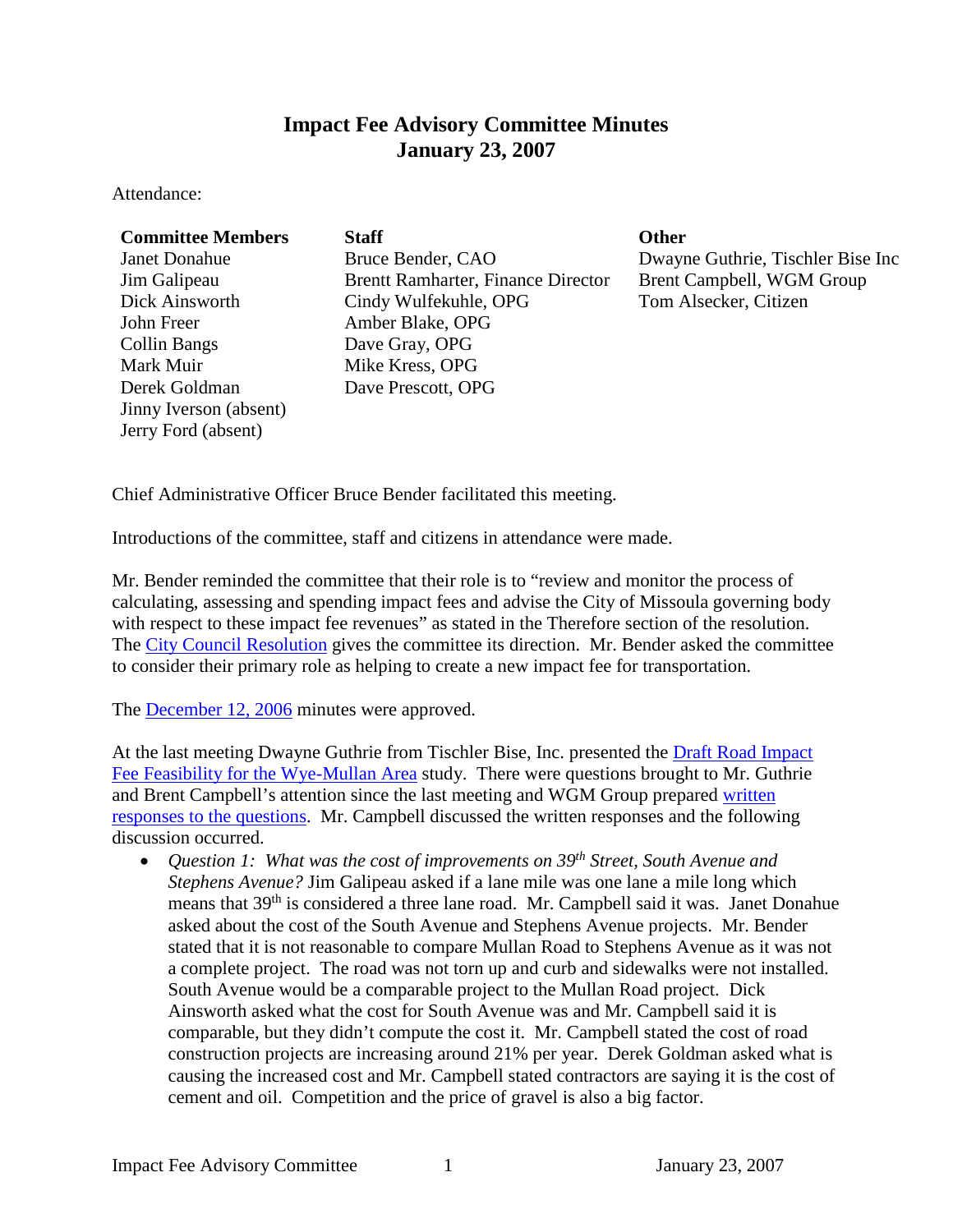- *Question 2: What were the funding sources for these three projects? How much money from each source?* The City Urban Funds is the annual allocation to the City from the Department of Transportation which is about \$2.1 million a year. CMAQ funds are for bike lanes, sidewalks and non motorized air quality improvements. CTEP is community enhancements funds which is a federal funding source and was used for landscaping and beautification. The Storm Drain SID removed 3,000 homes from the flood plain with this project. The Sidewalk SID was used for commercial properties and CMAQ paid for residential sidewalks and driveways. Collin Bangs asked if  $39<sup>th</sup>$  was a state route. Mr. Campbell stated it is a state eligible federal aid urban area. Mr. Bangs asked if CMAQ is federal funds. Mr. Bender said the City gets an annual allocation of CMAQ which is primarily going toward Mountain Line for purchasing buses. The remainder of the funds is used by the city to purchase street sweepers.
- *Question 3: What were the traffic counts on these three streets?* The typical capacity is 12,000 – 16,000 cars per day for a two – three lane street. Mr. Ainsworth asked if South Avenue is overcapacity at 18,300. Mr. Campbell said no partly due to the intersection at Reserve Street. The intersection adds additional lanes so there are actually four lanes approaching the intersection. Capacity of roadways is figured by links (road itself) and nodes (intersections). Nodes restrain the capacity.
- *Question 4: What are the present traffic counts on Mullan Road?* There are 6,800 cars a day entering WalMart and 700 cars in the peak hours with two lanes of traffic.
- *Question 5: What are you planning to build in the Y-Mullan area? Can we see the plans the cost estimates are based on? The idea of a one-mile road costing \$3,194,000 is a mind blower.* The fix for the intersection is a double left turn north bound with two receiving lanes that go to WalMart and potentially to Flynn Lane. This intersection is driving the need for a five-lane road. One suggestion is a loop ramp off Reserve Street going through Jon R. Daly's property and underneath Reserve Street to WalMart. Bridges and new traffic signals, which cost about \$200,000 each, raise the cost of the project.

Mr. Ainsworth asked what would trigger the payment of an impact fee. Mr. Bender said it would be enforced the way other impact fees are which is to collect the fee when a building permit is issued. Mr. Bangs asked if the County would collect the same fee because a lot of the development on Mullan Road is in the County, not the City. Mr. Bender said it is a city ordinance so it is only for permitted city buildings. Most of the subdivisions and major building is being annexed into the City first, so they would be paying the impact fee.

Mr. Bangs said he is concerned that people will start building elsewhere if an area impact fee is created. He asked if people from the building industry and real estate industry met with the County asking why they aren't involved in the conversations of an impact fee would be beneficial. Mr. Bender stated their encouragement would be helpful. Mr. Bangs said he would talk to the development community about meeting with the County to discuss getting involved with the impact fee. He said it also answers the legal question of if the City would have to look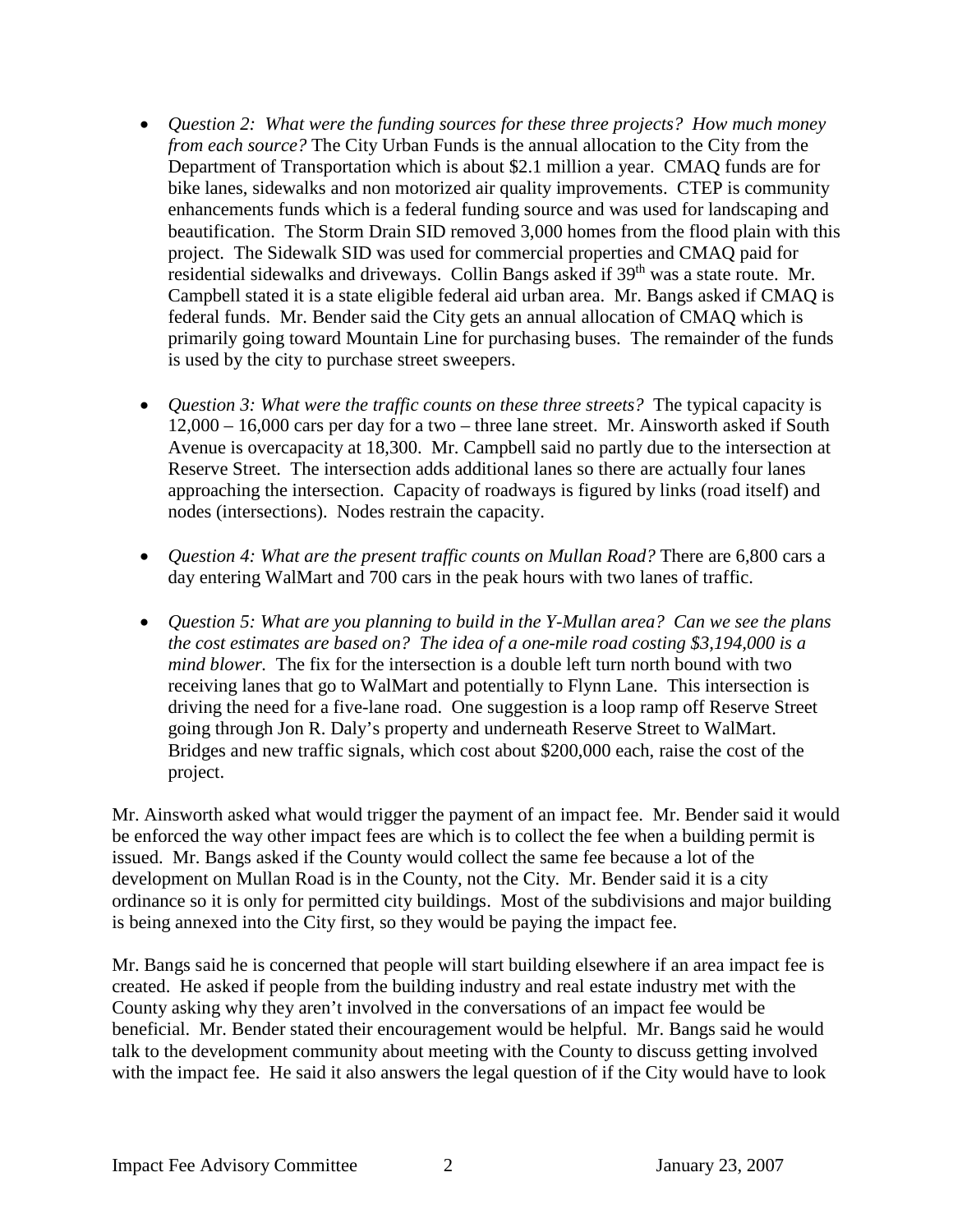at the other impact fees. If it is a new transportation district that improves the City and County, there is no question it is a new district and new impact fee.

Mrs. Donahue asked where in the contract process the City is. Mr. Guthrie said once the committee gets through the technical part of the procedure, the next part is to discuss writing an ordinance and to go through the adoption process. This is when there will be a joint meeting with the elected officials of the City and the County. Mike Kress asked for the committee to be in attendance at that meeting.

Mr. Kress handed out a PowerPoint of the [Transportation Improvement Program](ftp://www.ci.missoula.mt.us/Documents/Mayor/IFAC/2007/TIP070123.pdf) (TIP). This is the five year program of federally funded transportation projects for the Missoula Urban Area, and also includes local funds.

- Slide 1: The top table has abbreviations of federal funds. The bottom table shows some local funds also. FTA is transit money. The gas tax is from the state and goes to the City and County to pay for the maintenance of roads. There is an earmark of \$6 million for the Russell Street Bridge and the rest is for the Milltown restoration. The City has some control over allocating the funds in the Congestion Mitigation & Air Quality (CMAQ), Surface Transportation Program Urban (STPU) and Growth categories. John Freer asked about the notes at the bottom of the table, specifically the asterisk (\*) which states "funds include match". Mr. Guthrie pointed out the abbreviations in the table with the asterisk (\*) and said all of those include federal and matched funds which can be either local dollars or state gas tax.
- Slide 2: The annual amount of revenue received each year is about \$5.4 million. CMAQ money is allocated to non-roadway projects. Enhancement money for the City and County goes for sidewalks, landscaping, trails and historic preservation.
- Slide 3: Shows the type of projects that the Transportation Policy Committee commits the CMAQ funds to. A lot of the money goes to Mountain Line to help with shelters, replacing buses, etc. More money will be requested to replace street sweepers with the new 2.5 Standard as more liquid deicer and sweeping is going to have to happen to get the dust off the road. Mr. Bender said CMAQ funds have always been constrained. The 39th Street project used CMAQ funds for bike lanes and sidewalks. Mr. Kress said CMAQ funds cannot be used to provide additional capacity for single occupant vehicles, which means you can't use it to add lanes onto a street.
- Slide 4: STPU is used for big projects. Russell Street has \$11.5 million in urban funds earmarked over the next five years. Elsewhere in the TIP, \$6 million is earmarked for the Russell Street Bridge which equals \$17.5 million for the Russell Street project. An additional \$31 million is needed to complete Russell Street. The urban funds are earmarked to projects for  $12 - 15$  years unless additional money is received. Of the \$121 million dollars estimated for revenue for the next five years, \$73 million is committed to projects; \$132 million is for projects that the City wants to do within the next 20 years and an additional \$71 million is for projects the Missoula community has requested. The federal government requires that projects and programs are subject to fiscal restraints, which means you can't spend more than you have. The short fall is one of the reasons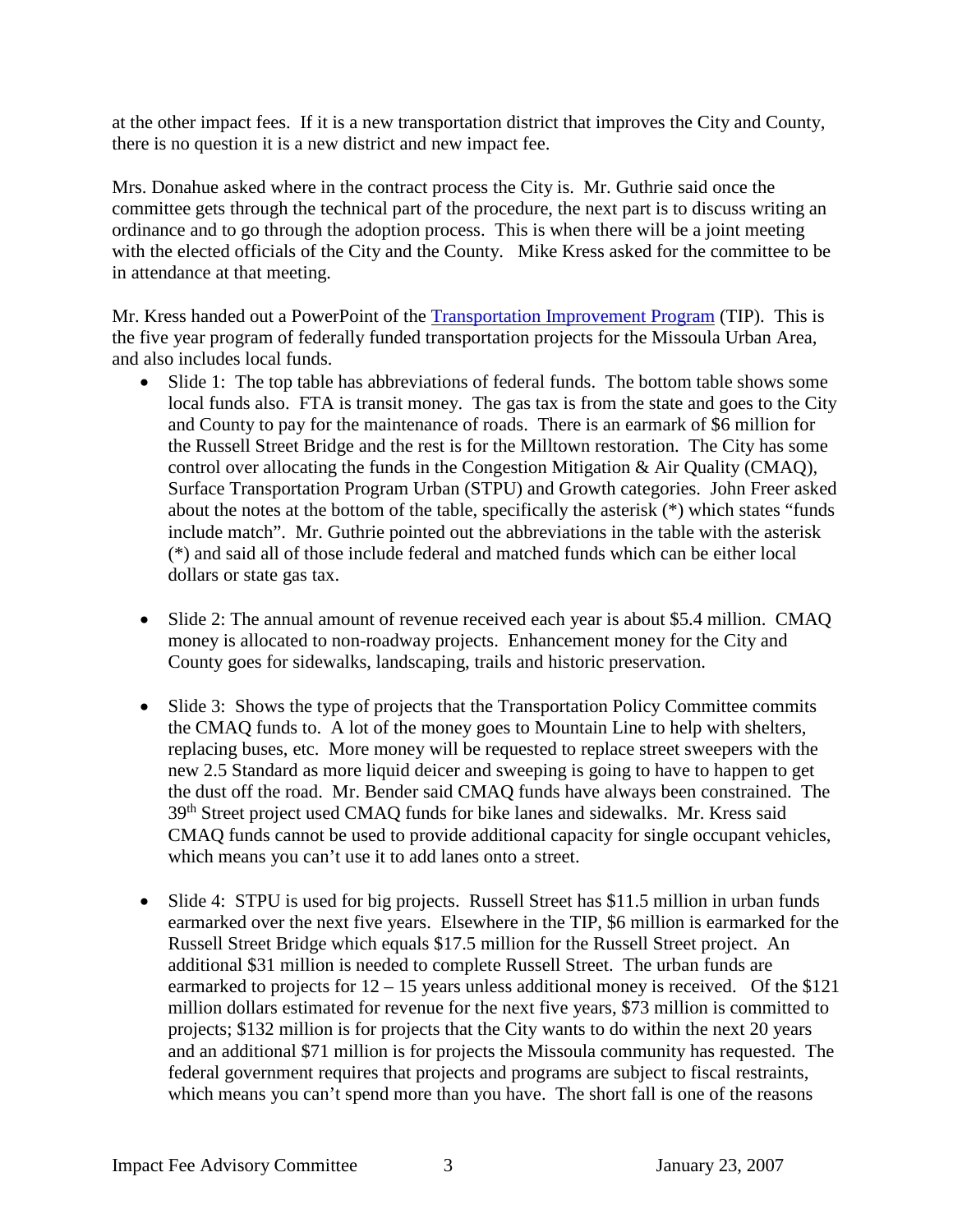this committee was formed.

Mr. Bender said the state gas tax has not changed since 1993. Mr. Kress stated we are currently have the  $2<sup>nd</sup>$  or  $3<sup>rd</sup>$  highest state gas tax. Some states have tied their gas tax to inflation so it gets adjusted. Mr. Bender said the local gas tax has increased only because of the population increase and miles. Other cities have seen a decline and Missoula has seen an increase.

Mr. Bender asked the committee if they had specific questions for Mr. Guthrie as he will not be at all the meetings. Mr. Guthrie had one new slide (slide 24) to add to his presentation.

- Mr. Bangs asked for clarification on slide 10 ["Mullan Area System Improvements to be](ftp://www.ci.missoula.mt.us/Documents/Mayor/IFAC/2007/IFACSlide10.pdf)  [Funded by Impact Fees".](ftp://www.ci.missoula.mt.us/Documents/Mayor/IFAC/2007/IFACSlide10.pdf) There is an allocation as to how much of the total cost is to be paid by impact fees and how much is paid by other sources. How was the percentage determined? Mr. Guthrie explained the Growth Cost is a subset of the Total Cost. Percentages were based on actually counting cars on Mullan Road on both sides of the entrance to WalMart. The count was averaged on both the east and west sides of the entrance to come up with the 45%.
- Slide 24 ["Alternative Growth Share Methods Without WalMart Traffic":](ftp://www.ci.missoula.mt.us/Documents/Mayor/IFAC/2007/IFACSlide24.pdf) In the Current Volume to Future Capacity point, the Growth Share would be 57%, which is higher than the 45% figured earlier. With a higher percentage of Growth Share, it means a higher amount is being paid by the impact fee and that would decrease the deficit. Mr. Guthrie made note of the second and third points and said these other methods of calculations have been used in studies in other cities. Future Capacity to Current Capacity: this is after the improvement and is not based on actual volume by counting cars. With this approach, the Growth Share would be 82% , which would decrease the deficit even more. The Current Volume to Current Capacity is a very aggressive approach. If there is not an existing deficiency on the roadway, then cities can legitimately say it is 100% Growth Share. There are a lot of benefits to going with higher percentages, but Mr. Guthrie would not feel comfortable going with 100% Growth Share. Either the 57% Growth Share or the 82% Growth Share would work good in Missoula.

Mr. Bangs asked how consideration is given that it is going from just a road to a road with sidewalks, curbs, bicycle lanes and lighting. There seems to be a big deficiency in the road now compared to what there will be in the future. At the present time, at least part of that road needs all those things right now. Mr. Campbell said those improvements are included in the numbers. Where it shows16,400 as capacity, there can actually be more cars on that road each day. It has been factored down some for the presence of no shoulders and no turn lanes. The actual capacity would be 2,000 cars per hour per lane, which means capacity would be over 20,000. The 16,400 figure is for a two lane road with no curbs and sidewalks, shoulders and turn lanes. Mr. Bender said as a road starts carrying more traffic, conflict between bicyclists or pedestrians and cars become more critical. The need for amenities are dependent upon the growth occurring in the area and rises as traffic capacity goes up. Mr. Guthrie said the Current Volume to Future Capacity equation is normally how impact fees are calculated. To make the fees more reasonable, having a bigger denominator like capturing fees from a larger area will help cover some of the cost.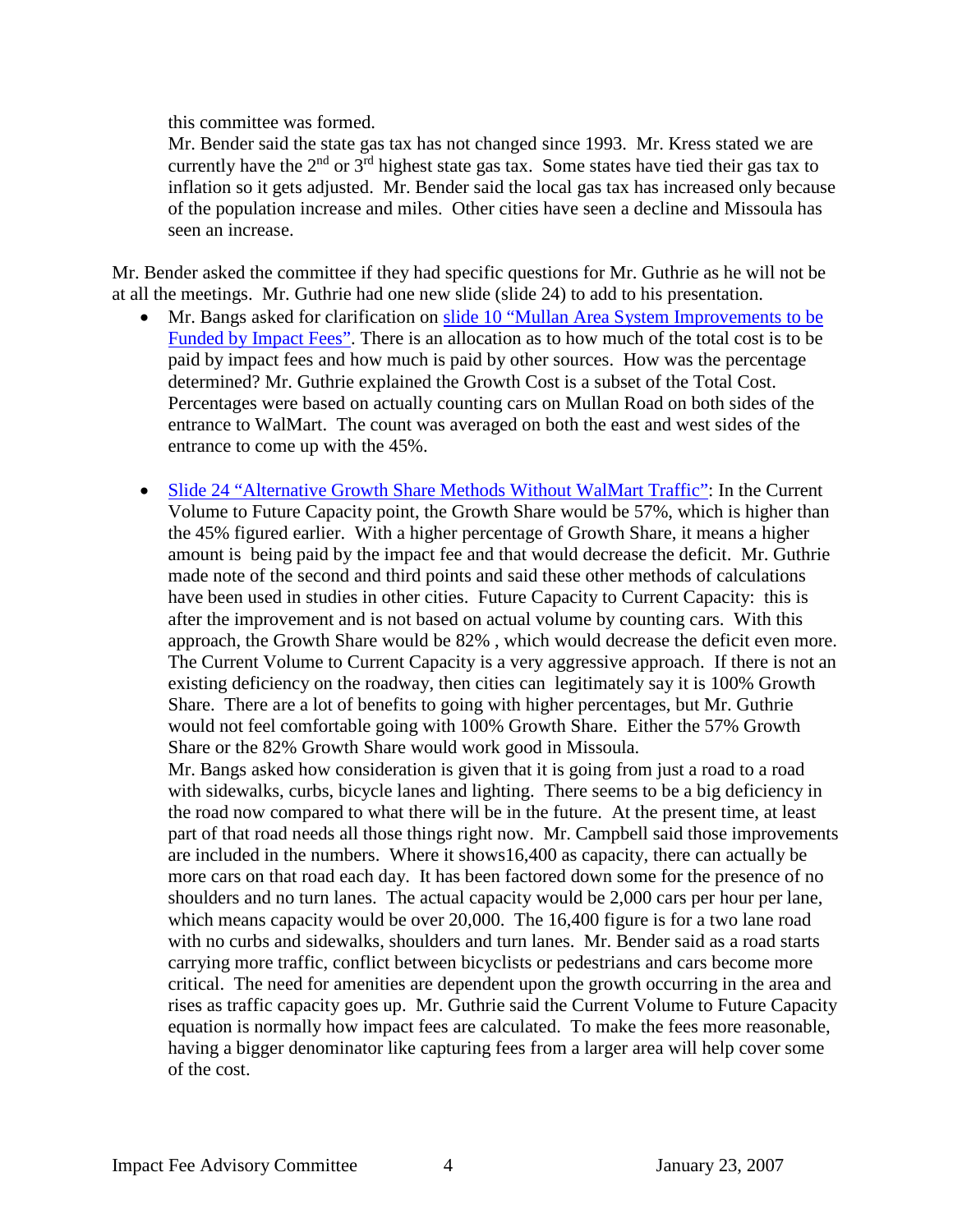- Mr. Kress spoke about  $\Delta$ ppendix C that Mr. Guthrie handed out at the last meeting. Appendix C talks about a city wide impact fee which is based on a different method. Funding is needed throughout the whole city. Mr. Guthrie said he did not do any additional work on the city wide impact fee plan.
- Mr. Ainsworth asked about the calculation formula used on slide 17 "Road Impact Fee [Formula".](ftp://www.ci.missoula.mt.us/Documents/Mayor/IFAC/2007/IFACSlide17.pdf) Mr. Guthrie said they used trip generation rates on the left side of the chart then multiplied it by .50 so the same trip was not counted twice. On the right side is the cost. There is a distance component which is the average trip length. The weighing factor is based on national data and is longer because when you go to work, that is usually your longest trip. Citizens tend to shop closer their homes. If there is a double payment for citizens, there would be a credit issued.

Mrs. Donahue asked how much of the development happening on Mullan Road is in the city. Mr. Campbell said property out to Kona Ranch is in the City, which would be higher than 80%.

Mr. Bangs asked if Phantom Hills residents were assessed a sewer SID. Mr. Campbell said they were assessed the County Mitigation Fee which was about \$1,500.

• Mr. Kress spoke on the difference with the Wye-Mullan area fee and the area wide impact fee. The area wide is approximately \$2,500 a unit and the Wye-Mullan is approximately \$3,500 a unit. Mr. Guthrie said that is based on \$1 million a lane mile, and it will be doubled to \$2 million a lane mile, which would double the amount per unit with a city wide fee.

Mr. Galipeau asked why an area wide impact fee would cost approximately \$5,000 per unit and a local impact fee would only cost \$3,500. Mr. Guthrie stated the area wide impact fee would take into consideration all the arterials in Missoula. To keep the ratio constant, lane miles are matched with development and that cost could be \$5,000 a unit. There are two different approaches for impact fees. One is very specific with a list of improvements within a specific development area. The other is a general system to pay for what is within the whole city. Mrs. Donahue asked about development happening in another part of the city. If the Wye-Mullan impact fee was a local area fee, not a city wide fee, in the future the city could do a city wide impact fee. Mr. Bender stated that with the growth happening throughout the City on  $3<sup>rd</sup>$  Street, up the Rattlesnake, etc., a city wide impact fee would be best as it could be used to help with prioritizing areas. The city could collect fees from residents in the middle of town and use the money on the outskirts of town where the improvements are needed most. This is similar to other impact fees.

Mr. Guthrie asked for direction from the committee. He asked if the city wide impact fee would be an open idea for now and do some more work on it. He said that he could do some work to get more permanent numbers to work with.

Mr. Freer said that there are a lot of areas in the city that need to be worked on and if so much time is spent working on individual projects, it will cost more than coming up with a comprehensive plan and creating a city wide fee. Mark Muir asked if any funding would be in jeopardy. If the fee is expanded to the city wide level, and later currently unidentified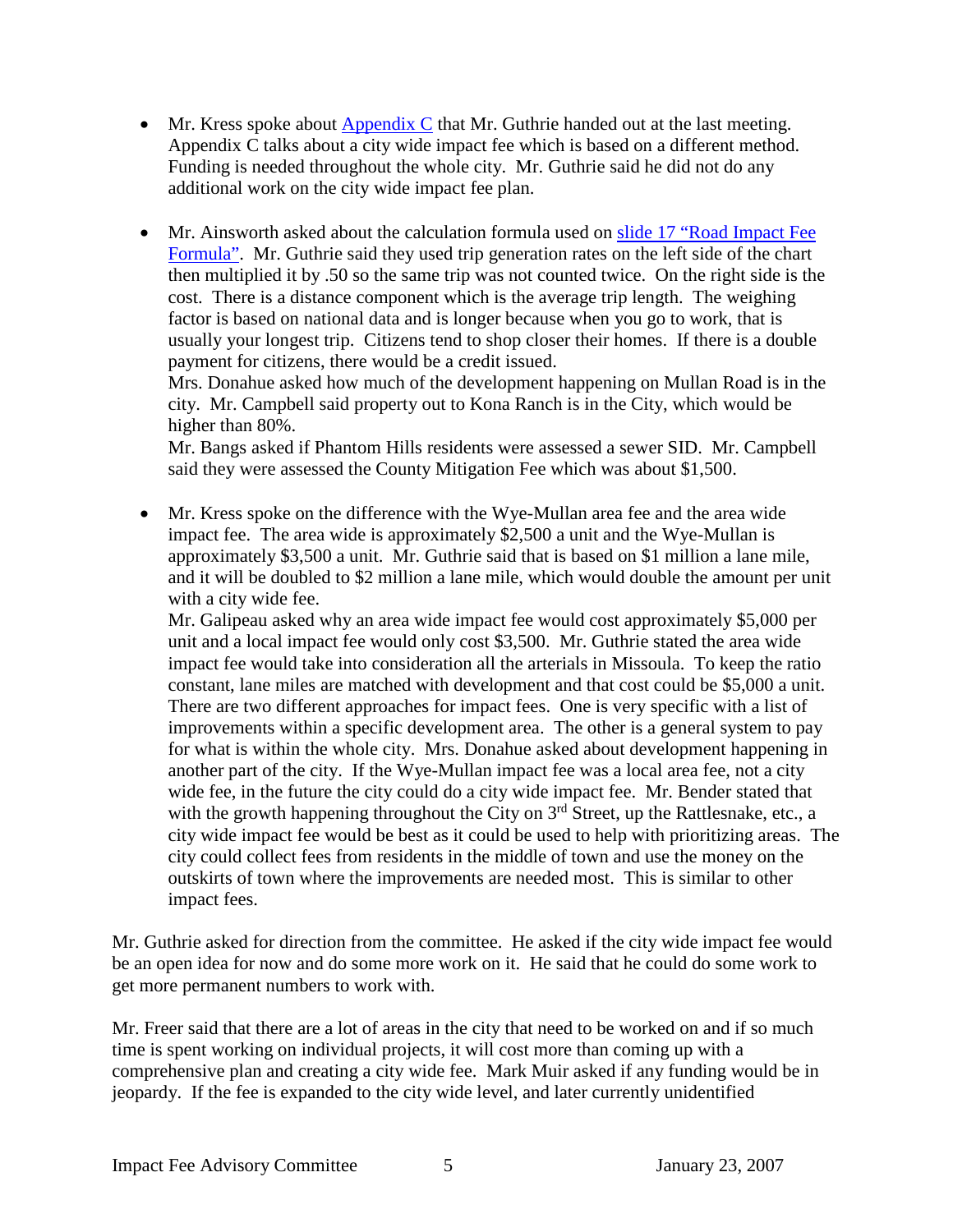improvements need to be done, the city only has an original sized pot to split up across the city. Would the city then created another fee for that area? Mr. Ramharter said on a city wide basis, there could be more support if citizens knew that money will be used for improvements throughout the city. Mrs. Donahue said the city would have to develop a Capital Improvement Program (CIP). Mr. Bender said to use the current CIP as an example. It is a 5-year plan and funds from other impact fees are being allocated to projects as they come forward. With a city wide impact fee for transportation, the money would be put towards the projects with the biggest needs. The next major project that needs to be looked at is Third Street.

Mr. Goldman said for projects like Russell Street and Third Street, a city wide impact fee makes more sense, but it is harder to target what exact growth contributes to the use of the arterials. With the Mullan area, it is easier to isolate the growth, which is west of WalMart. Mr. Bender said that with the intersection that will be added at George Elmer Drive, it is unique to the area and plan as well. Mrs. Donahue said the calculation can be seen in the CIP because it talks about allocations for the fire station or increase in police. Mr. Goldberg asked if a local impact fee could be proposed for west of Reserve Street and a city wide impact fee for east of Reserve Street. Mr. Kress said it would be possible and there are several different approaches that could be taken. Mr. Guthrie said if the city wide impact fee is going to be adopted, the city should see if other funds are available for specific improvements. Mr. Campbell said one option would be to have specialized districts for new growth areas and a city wide fee for infill. Mr. Guthrie said it is not impossible, but it might be harder to implement.

Mr. Galipeau said that what homeowners are paying right now will not keep up with the cost of maintaining the roadways, even without new development. Mr. Guthrie said the gas tax has been the main source of funding and it is a declining revenue. Mr. Bangs asked if the local option tax is passed if the City is going to direct some of the money toward transportation. Mr. Bender said the mayor has publicly said that some money will go toward transportation. Mr. Ramharter spoke about the City of Whitefish using their local option tax money toward transportation and said they have some of the best road projects. Mr. Bender said West Yellowstone has done the same. Both Whitefish and West Yellowstone have low property taxes also. Mr. Bangs said both the realtors and builders are backing the local option tax.

Mr. Campbell spoke about part of the [Missoula Transportation Plan](ftp://www.ci.missoula.mt.us/Documents/Mayor/IFAC/2007/2000MslaTransPlan070123.pdf) that he handed out. The maps are from the 2000 – 2004 Transportation Plan and the numbers are from 2000. The first map shows streets at capacity, over capacity and approaching capacity. Russell Street and Third Street were approaching capacity and Mount and South Avenues were over capacity. The second map is a list of needs in the community on issues that were identified in the transportation plan. The third map is projected traffic in the year 2025. This includes the 20 year growth plan and with spending all the federal funding that the city gets, there will still be roads over capacity.

Mr. Bender asked the committee what direction they want to go and how they want to use their time. Mr. Freer said he would like to look more at the city wide impact fee. He also asked what the timeline for having resolution on this fee is. Talking about the transportation fee is just scratching the surface, what else will the committee be working on for impact fees? He said that to make a decision on this fee, the committee needs to look at all the pieces. Mr. Bender said there are no additional or new impact fees being considered by the City at this time. He